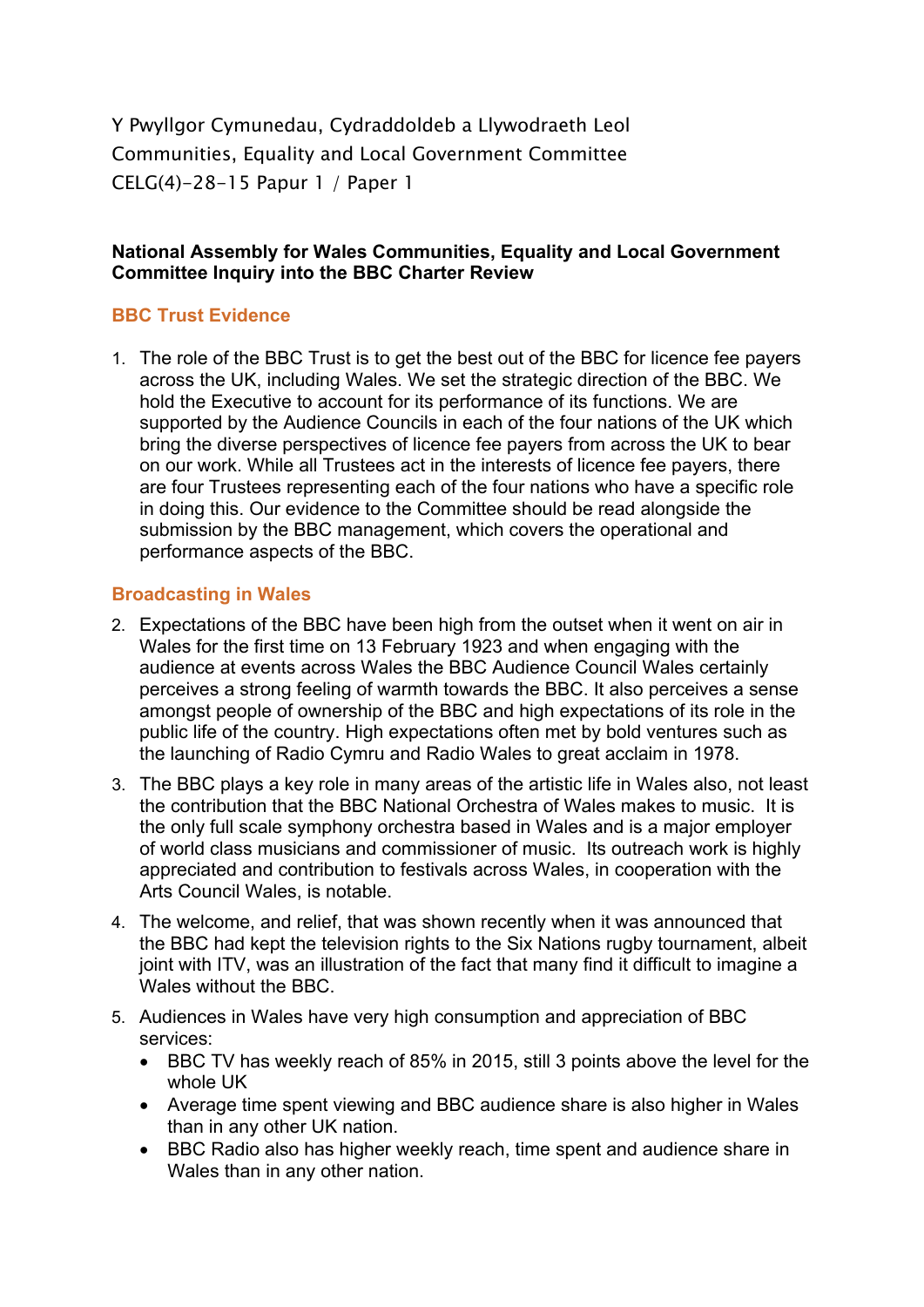

- BBC Wales' TV opt-out programmes in English have a 15 minute weekly reach of 32% and the non-news opt outs having a reach of 22%.
- 6. The BBC's economic impact in Wales is also significant. For example, £154m is spent on content by the BBC in Wales, either produced BBC Wales or by independent producers, 60% on BBC Wales' dedicated services for Wales and 40% on network TV content. In 2014-15, BBC Wales' direct spend with external suppliers and producers totalled approximately £50m on independent productions, artists, facilities etc. When Deloitte last measured the economic impact of the BBC's activities in the UK in 2013 the estimated Gross Value Added (GVA) of its activities in Wales was £276 million. This means that for every pound spent by the BBC in Wales its effect is nearly doubled.
- 7. A staff of approximately 1,300 often highly skilled people, a hundred of those based in north Wales, and others in west Wales, ensures that BBC Wales has an enormous impact on the economy of Wales.
- 8. It is not only BBC Wales expenditure which makes that economic impact. The dispersal of functions from London has seen the BBC Finance Centre move to Cardiff where almost 100 members of staff are based.
- 9. The BBC decision to base the 2004 revival of Doctor Who in Wales, and the BBC Trust's targets for production in the devolved nations, has in effect created a new industry in Wales. According to recent Welsh government figures the number of people working in the nation's creative industries increased by 52% between 2005 and 2014 to 47,700. Turnover across the sector was up 17.5% in the same period. The value of BBC network productions made by BBC Wales in 2014-15 represented a £59.1m investment in the Welsh creative industries.
- 10. We also expect the relocation of BBC Cymru Wales Broadcasting House to the centre of Cardiff in Central Square to have a very significant economic impact. Working with Cardiff City Council and other partners, and as the anchor tenant, the BBC will be a catalyst bringing in others promoting the regeneration of this area of the capital. Also, partnership with S4C to share playout facilities at the location will offer savings to both broadcasters.
- 11. The Trust is clear that, under any new Charter, the BBC should continue to commission content from a wide range of producers across the UK. Our Content Supply Review found that the BBC's Network Television Supply Strategy and the Trust's targets pursuant to this (50% of network TV production spend from outside London by 2016 and, within this, at least 17% of its network production spend from Scotland, Wales and Northern Ireland) have been effective interventions, having contributed to an increase in the plurality of supply as well as to the growth of production skills outside London.
- 12. The story in Wales is a spectacular success and in 2014, TV production spend in Wales amounted to 6.5% of the BBC's total. However, we concluded that Network supply outside London needs active intervention by the BBC which goes beyond the requirements of meeting quotas and towards the achievement of sustainable outcomes in the devolved nations and English regions. To deliver this, the BBC's production centres across the UK will need to work together with the independent sector based in different parts of the UK to develop creative, sustainable, local ecologies.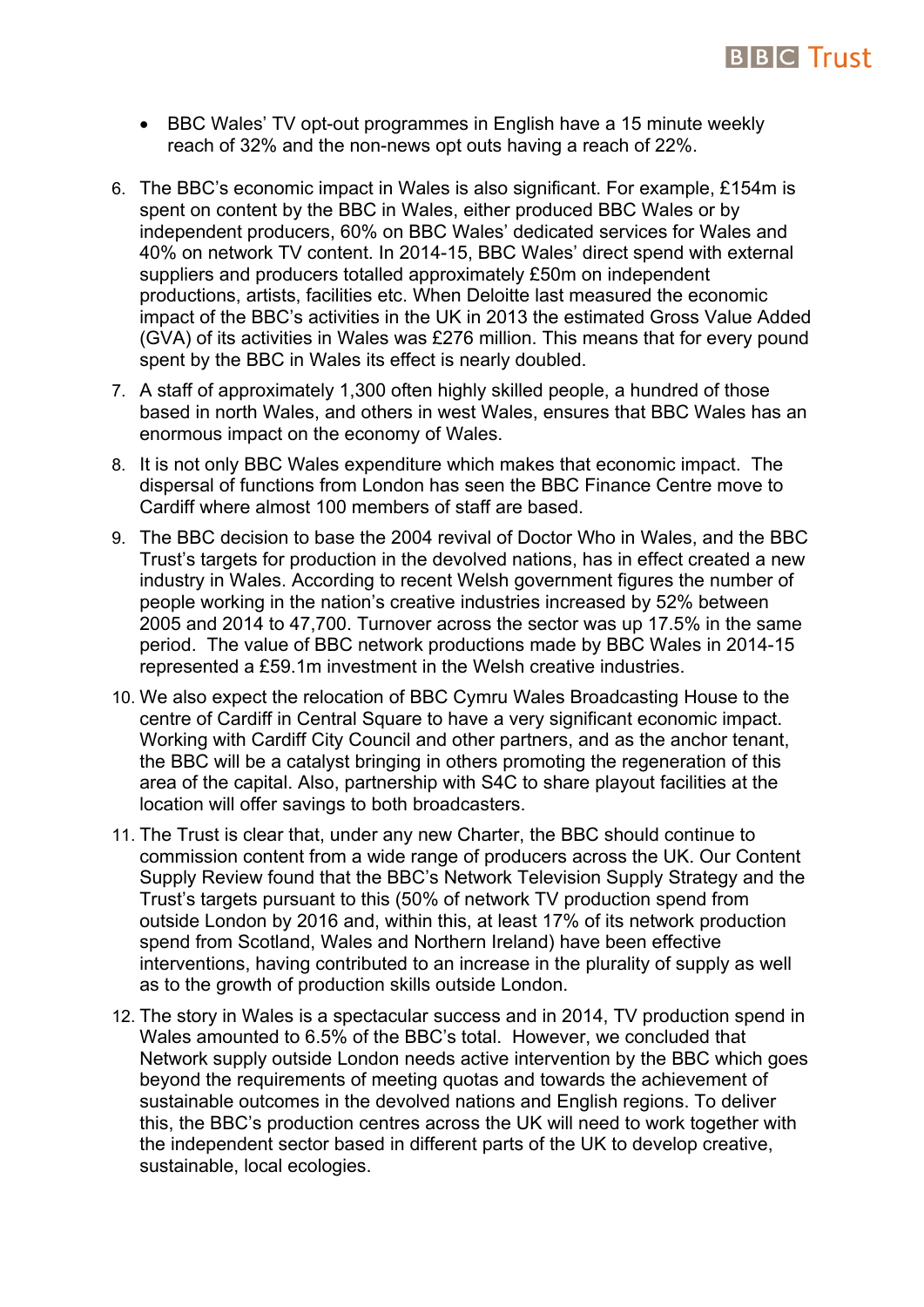

#### **The future provision of the BBC's services in Wales, in both the English and Welsh languages**

- 13. The Trust is clear that that the BBC Wales' services in both the Welsh and English languages are a vital part of how the BBC serves its audiences in Wales and every opportunity should be sought to strengthen them.
- 14. The BBC's Welsh language services are in many ways unique, and that is not only in the case of Radio Cymru which is the only Welsh language national radio service. The Welsh language content available to learners on Bitesize is not available anywhere else and so we welcome the Executive's commitment in its response to the Green paper to enhance that provision:

"*Our plan is to develop curriculum resources for each Nation, ensuring that our offer for students in Scotland, Wales and Northern Ireland is as comprehensive as it is in England. In Wales, we will also provide Welsh language content. In this area we recognise that we have to develop our material with appropriate regard for our impact on commercial providers, and we will. We also believe that as a UK-wide provider of services we need to ensure that our service in this area is consistent across the four Nations of the UK"*

- 15. We welcome the fact that the BBC's Welsh language provision continues to evolve as broadcasting changes and the availability of S4C on the iPlayer Radio Cymru on the Radio iPlayer and t.he provision of the news app Cymru Fyw recently are all developments which have been enthusiastically welcomed by Welsh speakers.
- 16. The Trust recognises that there are some concerns about how Wales is portrayed in BBC Network services and the range and volume of English language television programming being produced by BBC Wales for Welsh audiences, with less drama, comedy and entertainment being provided.
- 17. Ofcom's latest Communication Market Report for Wales observes "*Wales was the only nation that saw a reduction in first-run originated output year on year, down 3% on 2012. Over the five-year period since 2008 the number of hours of first-run originated programming (from all broadcasters) for Wales fell by almost a quarter (23%) to 923 hours in 2013"*.
- 18. The BBC Audience Council Wales, which advises the BBC Trust on audience views in Wales, has recognised these challenges and said in its Annual Review of 2014-15:
	- The Council is regularly told by audience members about the importance they place on seeing themselves reflected in the BBC's programming and content.
	- It is concerned at the lack of the portrayal of Wales on UK-wide BBC TV with seven years having now passed since the last major portrayal of Wales in UK drama through *Gavin and Stacey* and *Torchwood*.
	- The Council considers there has been no improvement in relation to the audience priority on the importance of English language TV from Wales for Wales, and that the Delivering Quality First cuts have brought BBC Wales' non-news TV provision *closer to the cliff-edge*.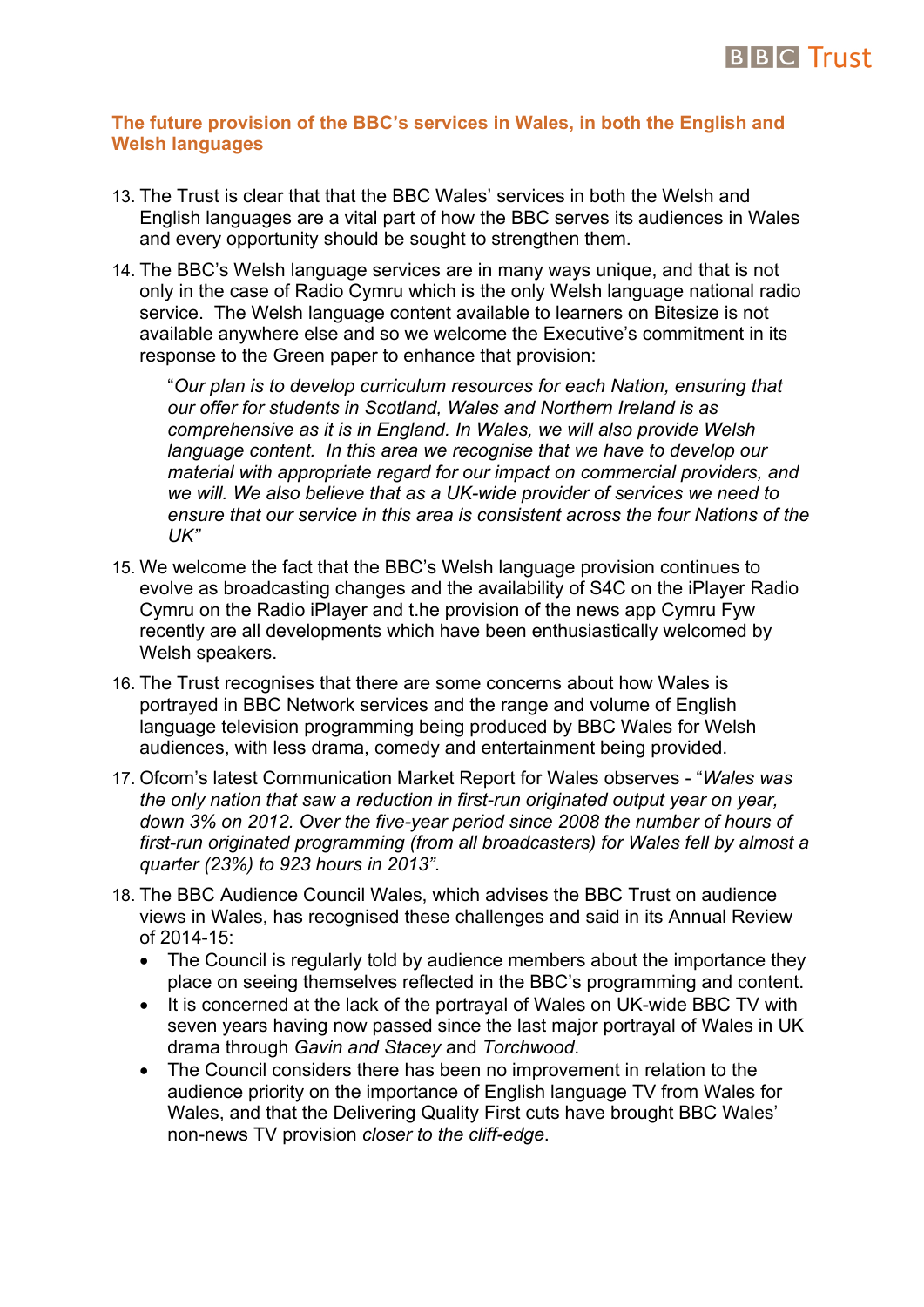

19. However, the BBC's headline performance in the Wales remains strong with key reach and appreciation measures higher than average for the rest of the UK.

|                          | UK.  | <b>England Wales</b> |      | <b>Scotland N Ireland</b> |      |
|--------------------------|------|----------------------|------|---------------------------|------|
| All BBC TV Reach         | 82.5 | 82.2                 | 85.4 | 83.4                      | 81.6 |
| All BBC TV AI            | 812  | 81.3                 | 814  | 80.0                      | 82.4 |
| All BBC radio reach 65.6 |      | 65.6                 | 75.8 | 57.3                      | 63.1 |
| All BBC radio Al         | 80 1 | 80.0                 | 82.6 | 79 7                      | 78.6 |

## **Reach (%) and appreciation (AI) of BBC TV and radio across the UK**

All figures for calendar year 2014; sources: BARB for TV reach, RAJAR for radio reach and BBC Pulse Survey for AIs.

- 20. Nevertheless, the Trust's tracking of the BBC's performance in promoting its Public Purposes shows that large minorities of people across all four UK nations believe that they are not well represented in BBC drama: 40% in England, 41% in Wales, 49% in Scotland and 38% in Northern Ireland<sup>1</sup>. Despite the BBC now siting half of its Network TV production outside London and establishing production bases, such as the Roath Lock drama village in Cardiff, adequate representation of the diversity of the whole UK does not occur.
- 21. We welcome the commitment made by the BBC Executive in its submission to the Charter review process to portray the full diversity of life in the UK throughout our programmes and services. In the submission it says:

*"The UK is changing and it is not straightforward to represent or portray every aspect of British life across all of our services.*

*However, the BBC has a major role to play here, and in the next Charter we will evolve our programmes and services to meet these changing audience demands. We now spend the same proportion on network television in each Nation as their share of the population. But we recognise that spend is not everything—we need to do more, and better, to reflect the lives and experiences of all licence fee payers. During the next Charter, we will remain committed to investing in programming across the UK and ensure that the drama and comedy we produce for BBC One and BBC Two better reflect the diversity of the UK's Nations and regions. As we said in the BBC Strategy Paper, strengthening BBC news provision in Northern Ireland, Scotland and Wales is central to our plans for improving how we serve the Nations in the next Charter. We want to consult audiences across the country on whether we currently have the right balance between UK-wide and Nations news bulletins on television."*

22. It has also said that it will strengthen its services for Wales by creating "*an interactive digital service for each of the Nations of the UK. By creating curated 'channels' on our existing digital services – such as iPlayer – we will be able to deliver a unique offer, allowing the BBC to showcase existing content as well as new digital-first content from ourselves and a range of partners*."

<sup>1</sup> Source: BBC Trust Purpose Remit Survey 2015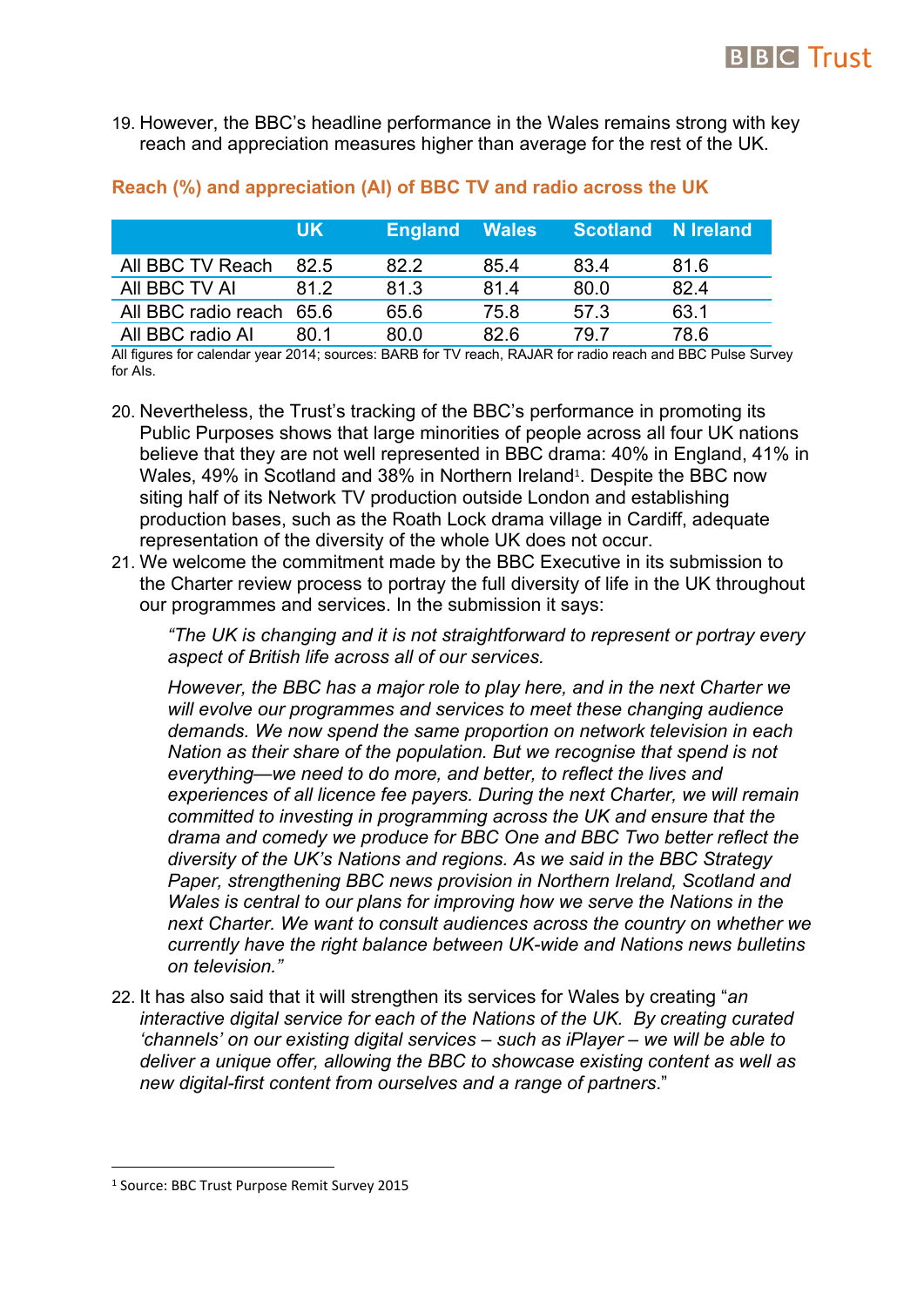

- 23. In News and Current Affairs the Trust has been particularly concerned that the BBC should reflect the way in which public policy and politics is becoming more distinct across the different nations of the UK as devolution continues to develop. One of its earliest interventions in the current Charter period, on the advice from its Audience Councils, was to commission an Impartiality Review of the BBC Network news reporting of devolved matters and this led to major improvements in reporting of issues which are devolved across the UK. However, as devolution continues to develop across the UK, the task for network news to capture the diverging social and domestic agendas of all four nations and their people has become more and more challenging. The BBC will need to continue to respond to this and there remains work to do, for example, the Audience Council Wales remains concerned, for example, at the implications of the paucity of Radio 2's coverage of Wales in its news output in light of its popularity in Wales.
- 24. We welcome the BBC Executive's commitment in its response to the Green Paper to strengthen its commitment to reflecting a devolved UK in its news and current affairs coverage. It says:

*"As the pace of devolution quickens – and as the UK changes more quickly than in recent history – we will need to adapt our services to ensure they fully reflect and report the increasingly divergent politics of the UK. The BBC, in principle, should neither lead nor lag behind constitutional change in the United Kingdom. Our priority is to ensure we arm citizens in all four Nations of the UK with the information they need to make sense of their world and help hold those in power to account.*

*"In a more devolved UK, news in some parts of the country simply does not apply in others. The politics and economics of the country is becoming more varied, the business of reporting it more complicated. The BBC has a responsibility to ensure it is informing the audience in the most effective and relevant way. We believe the time has come for us to strike a better balance between the delivery of pan-UK news and news tailored to the distinctive needs and agenda of the devolved nations of the UK.*

*"As a start, we will deliver a different BBC News homepage in each Nation. We will personalise our news services to reflect personal passions and interests in every part of the UK. But we may need to go further. We want to consult audiences across the country on whether we currently have the right balance between UK-wide and Nations news bulletins on television. Our News services today are very popular and widely used by audiences, including the much-debated Six O Clock News.*

*"But after devolution, the Scottish referendum and in a world where large aspects of public policy are devolved in the Nations, there is now a much stronger case for providing a different balance in how we serve audiences with the most relevant BBC News and current affairs.*

*We look forward to exploring the various options with our partners, stakeholders, audiences and National Governments through the process of Charter Review."*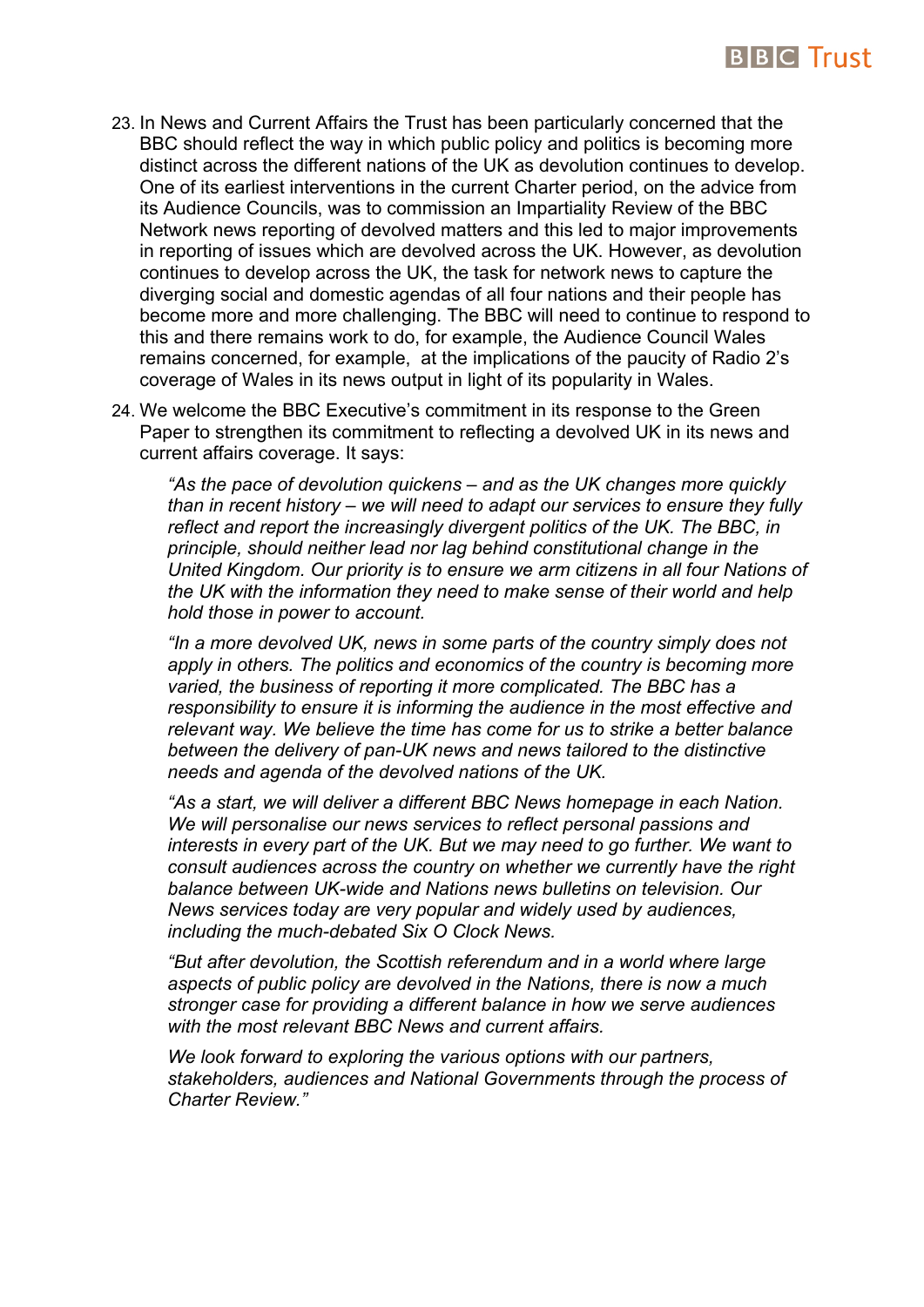

- 25. The Trust has also suggested a strengthening of the wording of one of the BBC's key Public Purposes in order to make the duty to reflect the whole of the UK in the BBC's services a more explicit requirement under the next Royal Charter suggesting that it should read as follows:
	- *4. To reflect, represent and serve everyone in the UK*

*The BBC should reflect the full diversity of the UK in its content. In doing so, the BBC should accurately and authentically represent and portray the lives of the people of the UK today, and raise awareness of different cultures and alternative viewpoints. It should ensure that it provides content to meet the needs of the UK's nations, regions and communities. It should bring people together for shared experiences and help contribute to the social wellbeing of the UK. The BBC should use emerging communications technologies and reflect the UK in a digital age.*

- 26. This would build upon the major BBC initiatives which the Trust has instigated and supported during this Charter period to improve the way in which the BBC portrays and serves Wales and the other nations and regions of the UK.
- 27. The BBC's commitment to fulfilling its public service broadcasting responsibilities to Welsh-speaking audiences has made it one of the most important components of life in Welsh-speaking Wales from very early on in its existence. Before the establishment of S4C Welsh language news was broadcast by the BBC but the output encompassed a broad range of genres including such comedy classics as Ryan a Ronnie and the plays of Gwenlyn Parry and well as the early years of Pobol y Cwm which, like the BBC news, transitioned to S4C so successfully.
- 28. BBC Radio Cymru retains its role as a key component in the life of Welsh speaking Wales and Cymru Fyw, the app allowing access to news, sport and other Welsh language materials produced by the BBC and others, has been a major step forward during the past year in the way in which eth BBC improves its offer to Welsh speaking audiences.

### **The BBC's current and future funding, governance and accountability arrangements as they relate to Wales**

- 29. As a result of decisions in 2010, with the licence fee remaining fixed and the BBC being required to meet additional costs, such as rural broadband roll-out and funding for S4C and the World Service, the BBC has had to make substantial savings across all of its operations in order to work within the funding available. The BBC is on track to deliver £1.6 billion cumulative annual savings by the end of the current charter period in 2016/17 and so far has delivered £1.25 billion towards this target. As with other areas of the BBC, BBC Wales has therefore had to make stretching, but not disproportionate, efficiency savings.
- 30. The funding set out by the Chancellor of the Exchequer and the Secretary of State for Culture, Media and Sport in July 2015 will require the BBC to make further, significant efficiencies and savings over the next Charter period.
- 31. The role of the Trust is to approve the BBC budget at a strategic level and decisions beyond that are for the Executive, therefore precise budgeting allocations and areas where efficiencies are sought are matters for the Executive. The Trust notes that the Executive says in its response to the Green Paper that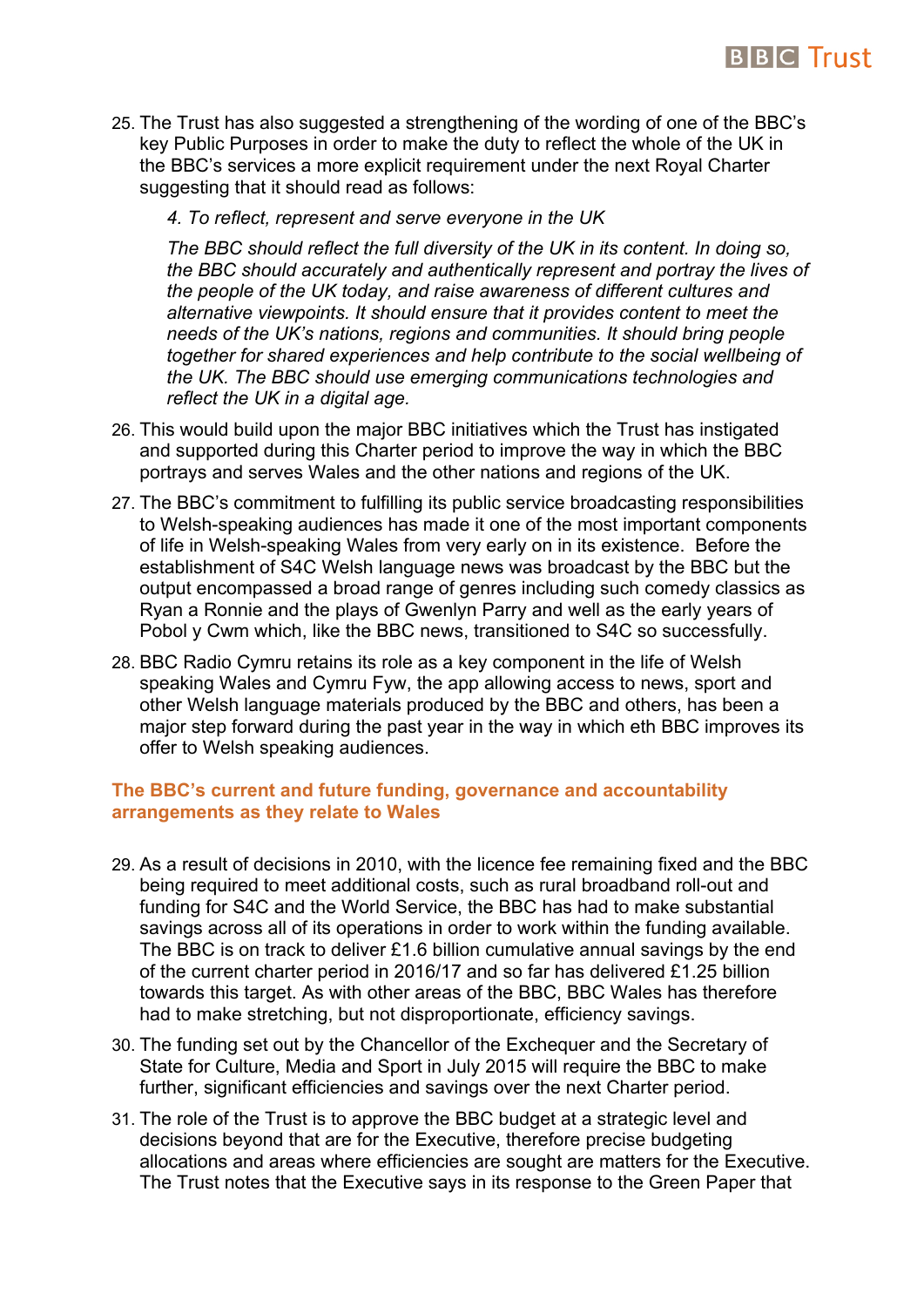

its "will protect funding for the Nations, ensuring they are cut less than others areas". It is essential therefore that the accountability of the BBC Executive to the nations in future is sufficiently robust to hold it to account for implementing this undertaking.

- 32. The BBC's governance both its internal governance and the way it is overseen and regulated – is important because the audience needs to know that the BBC is in safe hands and that their interests are being looked after. Our research suggests that a number of aspects are important to the public. They want their money to be spent wisely. They want the BBC to be clearly independent and not being run for its own interests or those of politicians or business. They need to know that if something goes wrong, it will be handled effectively and lessons will be learned. They need to have confidence that the culture and values of the BBC mean that it will operate with integrity and in the licence fee payers' interest.
- 33. We believe that greater clarity about responsibility for functions and where accountability rests for the exercise of those functions (whether management, supervisory or regulatory) is important.
- 34. We have suggested that one of the ways governance could be improved is by the creation of a unitary Board with a majority of independently-appointed non-Executive Directors and a non-Executive Chairman to run the organisation, determine its strategy and manage its finances. The precise details such as composition of the Board, appointments and its responsibilities, would be subject to debate beyond this first stage of consultation.
- 35. The BBC needs to be subject to some form of independent scrutiny and regulation. Wherever that function sits, the Trust believes it is important to satisfy public expectations that the BBC should be held to high standards. This would point to a bespoke regulatory regime (again irrespective of who the regulator actually is). It will also be necessary for any structure to ensure oversight and impartial supervision to address the concerns of competitors around market impact and fair trading.
- 36. We welcome the *Independent review into how the BBC is governed and* regulated<sup>2</sup> led by Sir David Clementi ('the Clementi review') and will be engaging fully with it to share the Trust's experiences of the current model. The architecture arrived at must have the confidence of industry and the public, and therefore an independent review looking at all of the evidence and publishing its recommendations to government is the best way to do that. Whatever solution is devised, we believe it must address the following key principles:
	- **The BBC must be and be seen to be independent**. Due to its role in creating content and informing, educating and entertaining the UK public, it must be and also be seen to be independent from Government and politicians and commercial and vested interests, so that they are not able to influence its content or message. This principle guarantees free speech and is a fundamental pillar of the BBC's ability to hold individuals and organisations to account and to be impartial across the full range of its broadcast and online content. This builds on principles that the Government recognised during the

<sup>2</sup> [https://www.gov.uk/government/uploads/system/uploads/attachment\\_data/file/461078/20150916-](https://www.gov.uk/government/uploads/system/uploads/attachment_data/file/461078/20150916-Terms_of_Reference_for_independent_review_on_BBC_governance_and_regulation_.pdf) [Terms\\_of\\_Reference\\_for\\_independent\\_review\\_on\\_BBC\\_governance\\_and\\_regulation\\_.pdf](https://www.gov.uk/government/uploads/system/uploads/attachment_data/file/461078/20150916-Terms_of_Reference_for_independent_review_on_BBC_governance_and_regulation_.pdf)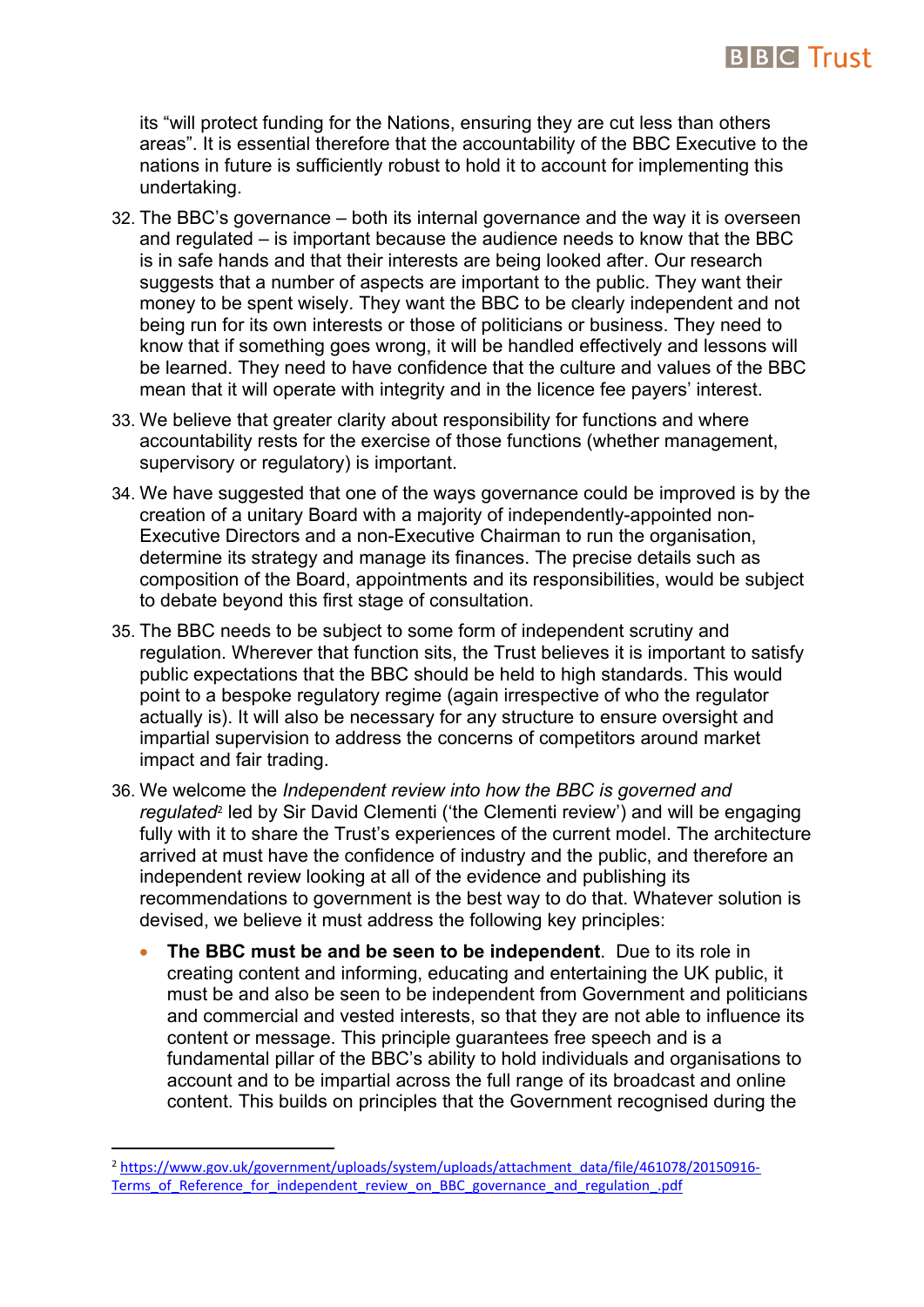

debates about the response to the Leveson Inquiry which are paramount for media organisations in a free and democratic society.

- **Proper scrutiny over how the BBC spends licence fee payers' money.**  The BBC can't licence and regulate itself. It must be accountable to licence fee payers for the service it provides. The BBC's boundaries and trading must also be subject to independent scrutiny so the market has confidence that trading is fair and is clear about what is boundaries and remit are.
- **The public themselves must have a say** in particular because they pay directly for the BBC through the licence fee.
- 37. How the future governance structure of the BBC reflects the need for engagement with and representation of the devolved nations is a key issue that needs to be resolved as part of Charter Review. There is already a debate about how the BBC's structure might be adapted. The Trust agrees that the BBC will need to be more accountable to audiences in Scotland, Wales and Northern Ireland. We think it will be very important that the Clementi review considers this closely, and we will want to play a full part in the debate. There is a separate issue about exactly how the BBC reports on its activities and offer in each nation and this is a question that will follow on from new structures of governance and accountability. Broad principles of reporting have already been agreed between the BBC, DCMS and the Government of Wales in a Memorandum of Understanding.
- 38. The next Charter and Framework Agreement should provide the vehicle for better codification of the relationship with the Westminster Parliament, including Select Committees and this can be extended to the Welsh Assembly. For example, the recently-agreed Memorandum of Understanding (MoU) between the BBC, UK Government, Scottish Government and Scottish Parliament provides for the BBC to lay its annual report before the Scottish Parliament and for the BBC to appear before Scottish Committees on Scottish issues "*on the same basis as it does in the UK Parliament*". The MoU entered into between DCMS, the BBC and the Government of Wales commits the parties to establishing (subject to agreement, through further MoUs) parity between the devolved administrations regarding the BBC's annual report and accounts and appearances before committees. The relevant part of the MOU reads as follows:

*Prior to the publication of the BBC's annual report and accounts for 2015/16, the signatories will work to agree a revised memorandum of understanding, to supersede this one, which would (subject to agreement) include commitments in the following areas, to establish parity across the developed Governments in relation to annual reports and accounts and appearing before committees:*

- *A commitment from the BBC to send its annual report and accounts to the Welsh Government and a commitment from Welsh Government to lay these before the National Assembly for Wales; and*
- *A commitment from the BBC to appear before the National Assembly for Wales committees on matters relating to Wales, on the same basis as it does in the UK Parliament.*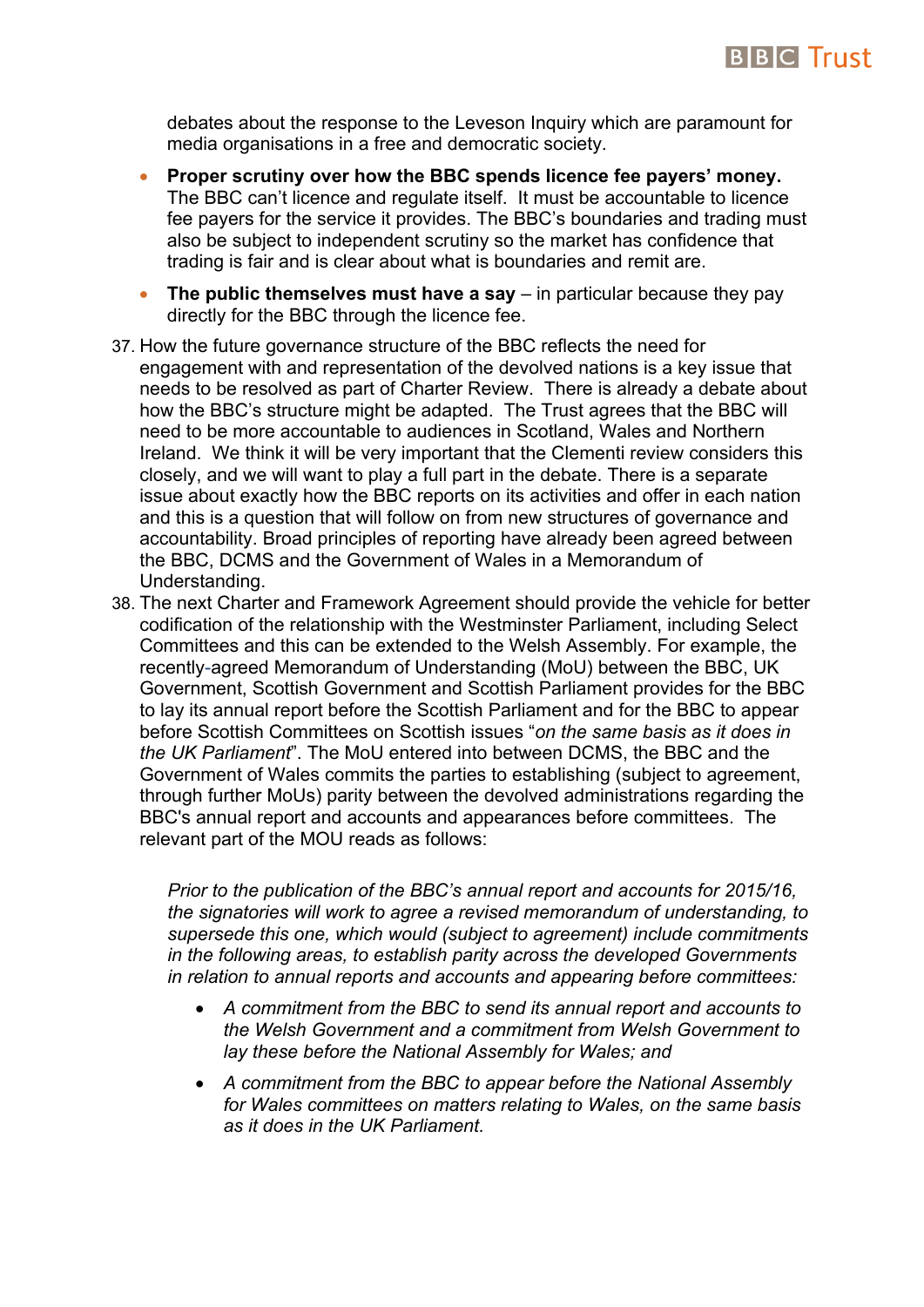# **BIBIC Trust**

- 39. Currently the Trust receives regular advice from its network of Audiences Councils and their Annual Reviews provide an additional performance assessment of the BBC in each of the nations, alongside the Trust's work.
- 40. In our response to the Green Paper we have said that the BBC must, as the Trust does now, have in place the mechanisms for the public to have their say when developing strategy. It must consider these views before making decisions about future direction, be that about individual services or the overall shape of the BBC.
- 41. The ways in which the BBC is accountable to audiences:
	- Must be the ones which audiences themselves want to use.
	- Should reflect the relationship which members of the public want to have with the BBC, as relatively passive consumers or as more active stakeholders.
	- Should ensure that the widest possible range of voices is heard in order to represent fully the UK, particularly in light of devolution, and ethnic and social diversity.
	- Must reach not only those the BBC wants to hear from but also those who feel alienated or under-served by the BBC.
	- Should be flexible and evolving, finding new ways to use technology as a way of enabling accountability, though not at the expense of those who wish to engage in more traditional ways.
- 42. These criteria should also be used when considering any formal accountability structures.
- 43. There has been a formal structure of Broadcasting or Audience Councils since the late 1940s and they have played a key role during this time. However, ways of engagement have evolved particularly quickly in recent years, and the beginning of a new governance system for the BBC is an appropriate time to consider the future of any formal accountability network.
- 44. Again, we do not feel that the Charter should be prescriptive. It should be the responsibility of whichever body has the duty to represent licence fee payers' interests to decide how it wishes to use audience bodies around the UK and how the work which is currently done with and by Audience Councils can be developed in new ways for the digital age (although reaching all segments of Audiences, including those who do not have access to digital technology should remain an important consideration).
- 45. It is vital that the duty to represent licence fee payers' interests and, in particular, to do so across the UK, be embedded in the next Charter, though allowing the BBC and its regulator the freedom to use the appropriate methods. We look forward to engaging with the Government on these issues.

## **S4C's future, including its funding, operating and governance arrangements, and the services it provides**

46. Prior to S4C became mainly funded from the licence fee in 2013-14 the BBC Trust and S4C Authority agreed an Operating Agreement which included commitments to S4C's funding from the licence fee up to the end of the BBC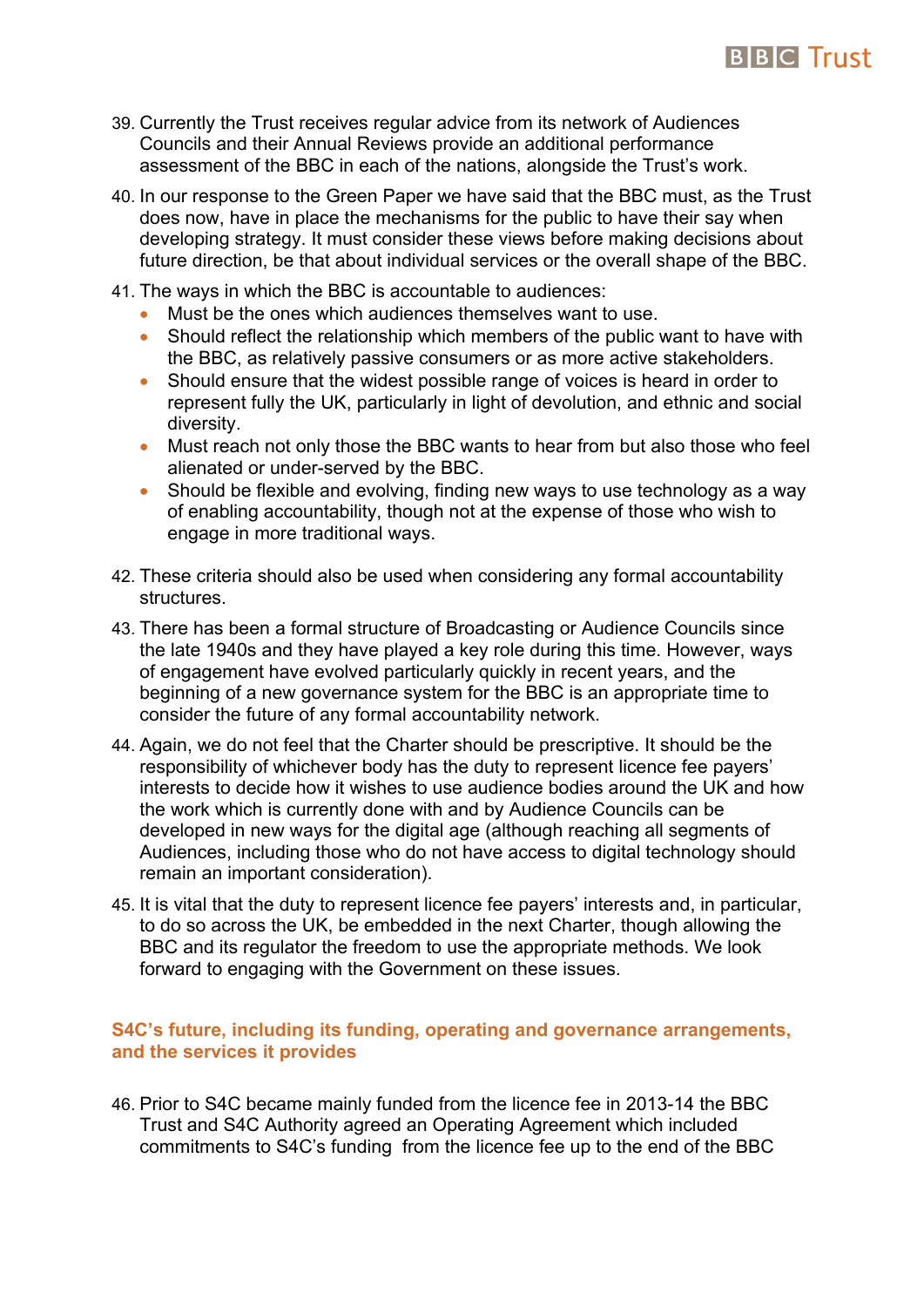

licence fee settlement, in addition to the programming provided by the BBC to S4C under statute.

- 47. This new relationship between the BBC and S4C has also, since November 2014, allowed the BBC to include all S4C's programming on the iPlayer which has led to a very significant increase in the viewing of S4C programming online.
- 48. The BBC is obliged by legislation to provide at least 520 hours per annum of programmes to S4C free of charge, agreed and delivered as outlined in the BBC Trust and the S4C Authority's Strategic Partnership agreement. Each year the Trust agrees an annual Programme Plan for this provision with the S4C Authority. which includes S4C's most watched output and in2015-2016 the BBC will supply programming worth £19.4m, and this level of spend is guaranteed until the end of the current BBC licence fee period in 2017.
- 49. The Trust has monitored the working of this agreement, meeting on an annual basis with officials of S4C to discuss its operation and the performance of the channel, and has been pleased to learn of the way in which the partnership between S4C and the BBC has flourished and is appreciated by both the S4C Authority and management team.
- 50. The Trust has not yet reached any agreement, either with the BBC Executive or the S4C authority on the licence fee funding of S4C under a new Charter.
- 51. However, the Secretary of State for Culture, Media and Sport has suggested that S4C should be obliged to "*make the same kinds of efficiency savings that the Government are looking for the BBC to make*". We expect that S4C, as an independent corporation, and will want to discuss its own purposes and future funding in its own right with DCMS as well as the BBC over the coming months.
- 52. We think that it makes sense to develop a reference point regarding what a readacross, such as the Secretary of State envisages, might mean, based on the governance and funding arrangements that are currently in place. It obviously cannot be a final position as neither the Trust nor the BBC management will be able to make firm commitments until the Charter process has been completed and a full and final financial settlement is in place.

#### **How Wales's interests are being represented during the renewal process**

- 53. Throughout all the Trust's work, from its inception, the Audience Council Wales has scrutinised the BBC's services on behalf of BBC audiences in Wales and shared their insights with the Trust. The Council undertakes a continuing assessment of BBC programmes and services in Wales and the extent to which the BBC's Network output and other activities reflect the diversity of the UK and its nations, regions and communities. Such work includes the identification of audience priorities for BBC (based on feedback and research in Wales) and the assessment of the BBC's performance. Based on its experience over the period of the current Charter the Council is advising the Trust on all aspects of Charter review relevant to Wales.
- 54. The Trust has ensured that the research it has conducted to inform its response to the Government's Green Paper has been fully representative of the UK, including Wales.